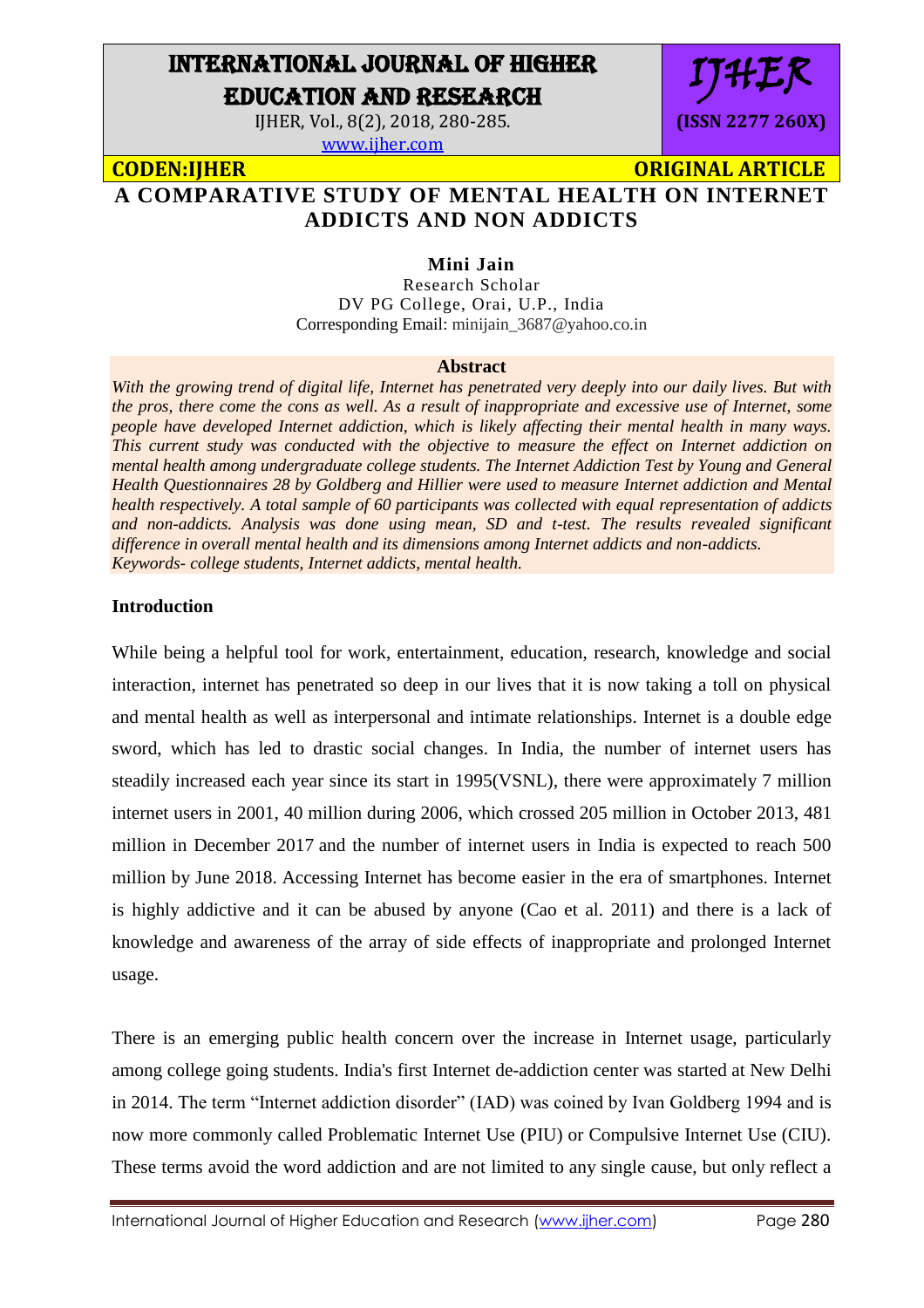general statement about excessive computer use that interferes with daily life. Habits such as reading, playing computer games, or watching very large numbers of internet videos or movies are all troubling only to the extent that these activities interfere with normal life. IAD is often divided into subtypes by activity, such as excessive, overwhelming, or inappropriate internet pornography use, gaming, online social networking, blogging, email, or internet shopping.

Numerous studies done by the researchers show that inappropriate internet usage can lead to anxiety, low self-esteem, loneliness, depression, insomnia, isolation, sociolphobia, suicidal tendency, inability to prioritize or keep schedules, defensiveness, agitation, mood swings, fear, impulsiveness, inattention and executive functioning, and Attention Deficit Hyperactivity Disorder (ADHD) etc. It can make people an easy target of cyberbullying, cybercrime and cyberstalking. Many new disorders like Selfitis, Whatsappities and Facebookities have also been added. In fact, younger internet users were more at risk of becoming internet addicts than older users (Soule et al. 2002). Psychological and environmental factors in the lives of college students may leave them disproportionately vulnerable to Internet addiction (Griffiths 1998; Young & Rogers 1998).

Due to the countless uses of internet in various sectors life, young college students become easily susceptible to internet addiction. A number of studies across the world have studied internet addiction especially among adolescents and young adults, but such research is scarce in the Bundelkhand region. The current study was conducted with the objective to measure the effect on internet addiction on mental health among undergraduate college students of Jhansi district.

## **Methodology**

## **Objective**

a. To compare the overall mental health of Internet addicted and non-addicted students.

b. To compare Internet addicted and non addicted students on the basis of:

- Somatic symptoms
- Anxiety/Insomnia
- Social dysfunction
- Severe depression

## **Hypothesis**

H1: There will be no significant difference between overall mental health of Internet addicted and non-addicted students.

H2: There will be no significant difference between somatic symptoms of Internet addicted and non-addicted students.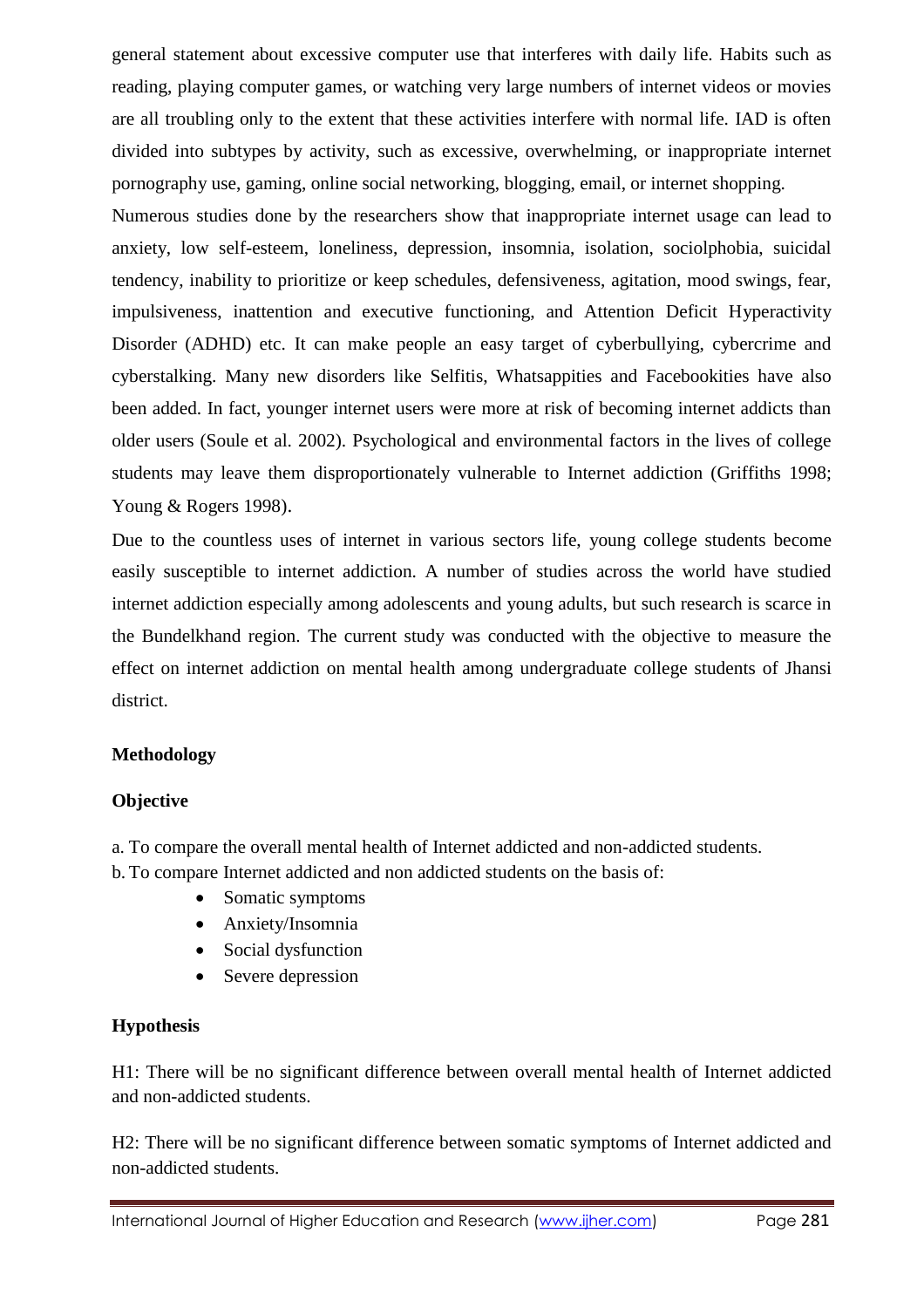H3: There will be no significant difference between anxiety/insomnia of Internet addicted and non-addicted students.

H4: There will be no significant difference between social dysfunction of Internet addicted and non-addicted students.

H5: There will be no significant difference between severe depression of Internet addicted and non-addicted students.

## **Sample**

For the current study a total of 60 undergraduate students were selected randomly from colleges in Jhansi district Uttar Pradesh. Data has been collected through purposive random sampling. 30 internet addicts and 30 non-addicts were selected as final sample.

## **Tools**

- The Internet Addiction Test -Dr. Kimberly Young (1998) was used to measure the level of Internet addiction of the participants. Each item is scored using a five- point Likert scale,  $(1 =$ "rarely" to  $5 =$  "always"). It covers the degree to which Internet use affect daily routine, social life, productivity, sleeping pattern, and feeling. The minimum score is 20 while the maximum is 100 and the higher the score the greater the level of Internet addiction. The range of the total IAT score 20-49 indicates average online use. The range of the total IAT score 50-79 is regarded as having occasional or frequent problems due to Internet use. A total score of 80-100 is regarded as having significant problems in one's life. In the present study the subjects with score less than 50 are classified as Internet non-addiction group and those subjects with score over 50 are classified as Internet addiction group.
- General Health Questionnaires 28 Goldberg and Hillier (1979) for evaluation of mental health, the Scaled General Health Questionnaire*-*28 (GHQ-28) was used. The questionnaire has a total of 28 items and consists of four sub-scales with 7 questions in each:
	- Somatic symptoms (1 to 7) were related to physical symptoms and behavioral pattern and vulnerability to stress.
	- Anxiety and Insomnia (8 to 14) were related to symptoms  $s_{\text{SE}}$  pertaining to general feeling of apprehension about possible dangers and interference with sleep.
	- Social Dysfunction (15 to 21) were related to Symptoms pertaining to ineffective functioning in social situations in which individual might be exposed to scrutiny of others and fear of acting in a humiliating or embarrassing way.
	- Severe depression (22 to 28): Symptoms pertaining to emotional state characterized by extraordinary sadness, hopelessness and dejection.

## **Statistics**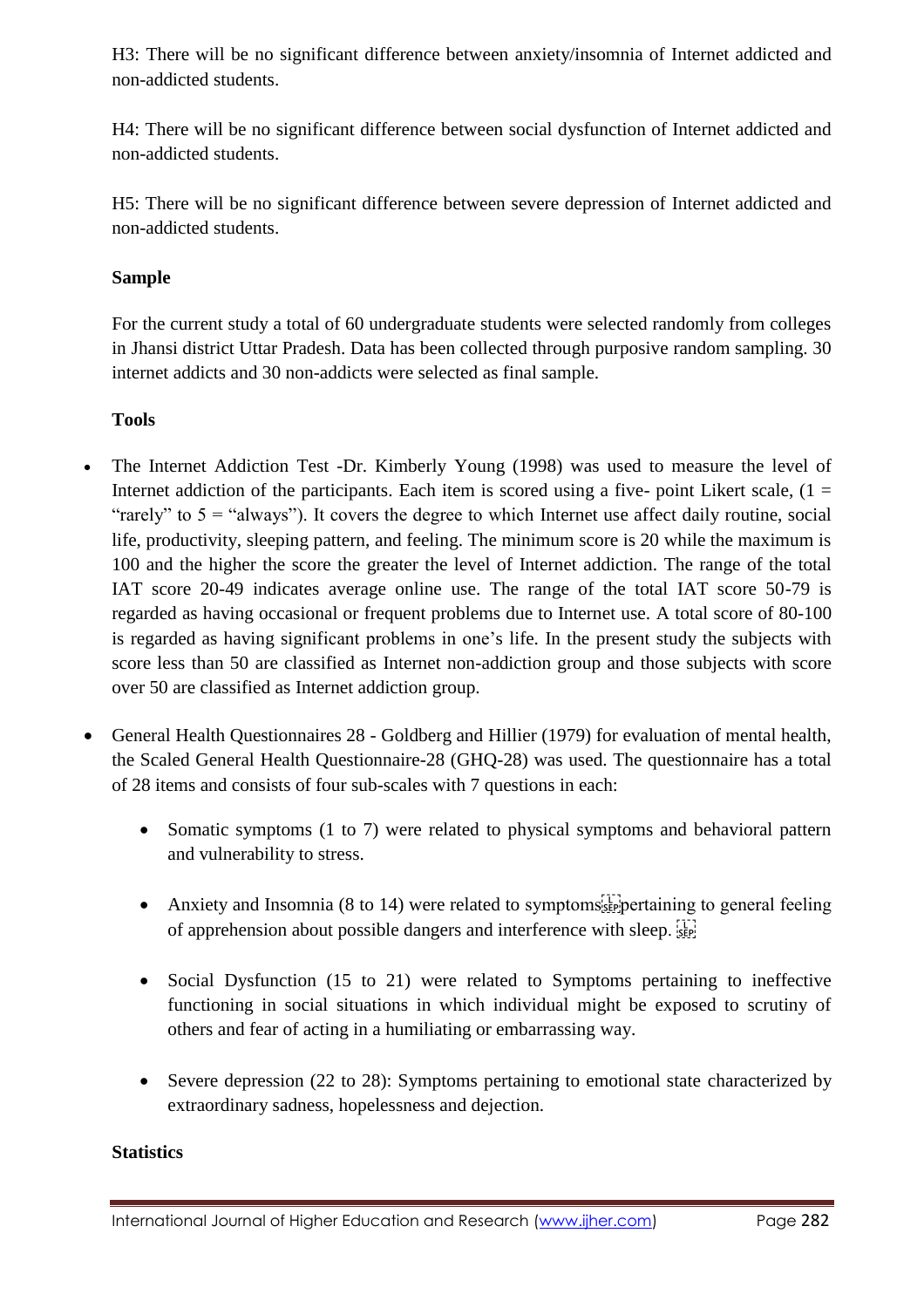# **Result and Discussion**

The present study was undertaken with the aim to study effect of internet addiction on mental health of college going students in Jhansi district. The table 1 indicates the Mean and SD of internet addiction and non-addiction on overall mental health as well as on the four dimension viz. somatic symptoms, anxiety /insomnia, social dysfunction and severe depression.

| <b>Variable</b>       |                   | <b>Mean</b> | Std.<br><b>Deviation</b> | Std.<br><b>Error</b><br><b>Mean</b> | t-value | <b>Significance</b><br>level |
|-----------------------|-------------------|-------------|--------------------------|-------------------------------------|---------|------------------------------|
|                       |                   |             |                          |                                     |         |                              |
| <b>Overall mental</b> | Internet addicted | 55.433      | 7.811                    | 1.426                               | 11.784  | .01                          |
| health                | Non addicted      | 31.166      | 8.137                    | 1.485                               |         |                              |
| <b>Somatic</b>        | Internet addicted | 15.67       | 3.497                    | .638                                | 11.404  | .01                          |
| symptoms              | Non addicted      | 6.07        | 3.005                    | .549                                |         |                              |
| Anxiety/Insomnia      | Internet addicted | 12.37       | 4.937                    | .901                                | 3.487   | .01                          |
|                       | Non addicted      | 8.47        | 3.627                    | .662                                |         |                              |
| <b>Social</b>         | Internet addicted | 15.00       | 2.560                    | .467                                | 5.659   | .01                          |
| dysfunction           | Non addicted      | 9.67        | 4.482                    | .818                                |         |                              |
| <b>Severe</b>         | Internet addicted | 12.27       | 3.542                    | .647                                | 6.009   | .01                          |
| depression            | Non addicted      | 6.97        | 3.285                    | .600                                |         |                              |

**Table 1: Mean, SD and t-values of Internet addicts and non-addicts on GHQ scale**

The overall mental health Mean and SD score for internet addict and non-addict was found to be 55.433 & 7.811 and 31.166 & 8.137 respectively which was found significant at  $p<01$  level, t= 11.784. This shows that there is significance difference in overall mental health between internet addicted and non-addicted adolescent students. Thus, H1 that there will be no significant difference between overall mental health of Internet addicted and non-addicted students, is rejected.

Somatic symptoms scores were found to be more in internet addicts (M= 15.67, SD= 3.497) than in non-addicts ( $M=6.07$ ,  $SD=3.005$ ). The t-value, 11.404, was found to be significant at p<.01 level, thus H2 that there will be no significant difference between somatic symptoms of Internet addicted and non-addicted students, is rejected.

Anxiety/Insomnia scores were found to be more in internet addicts ( $M = 12.37$ ,  $SD = 4.937$ ) than in non-addicts (M=8.47, SD=3.627). The t-value, 3.487, was found to be significant at  $p<01$ level, thus H3 that there will be no significant difference between anxiety/insomnia of Internet addicted and non-addicted students, is rejected.

Social dysfunction scores were found to be more in internet addicts (M=15.00, SD=2.560) than in non-addicts (M=9.67, SD=4.482). The t-value, 5.659, was found to be significant at  $p<01$ level, thus H4 that there will be no significant difference between social dysfunction of Internet addicted and non-addicted students, is rejected.

Severe depression scores were found to be more in internet addicts  $(M = 12.27, SD = 3.542)$  than in non-addicts (M=6.97, SD=3.285). The t-value, 6.009, was found to be significant at  $p<01$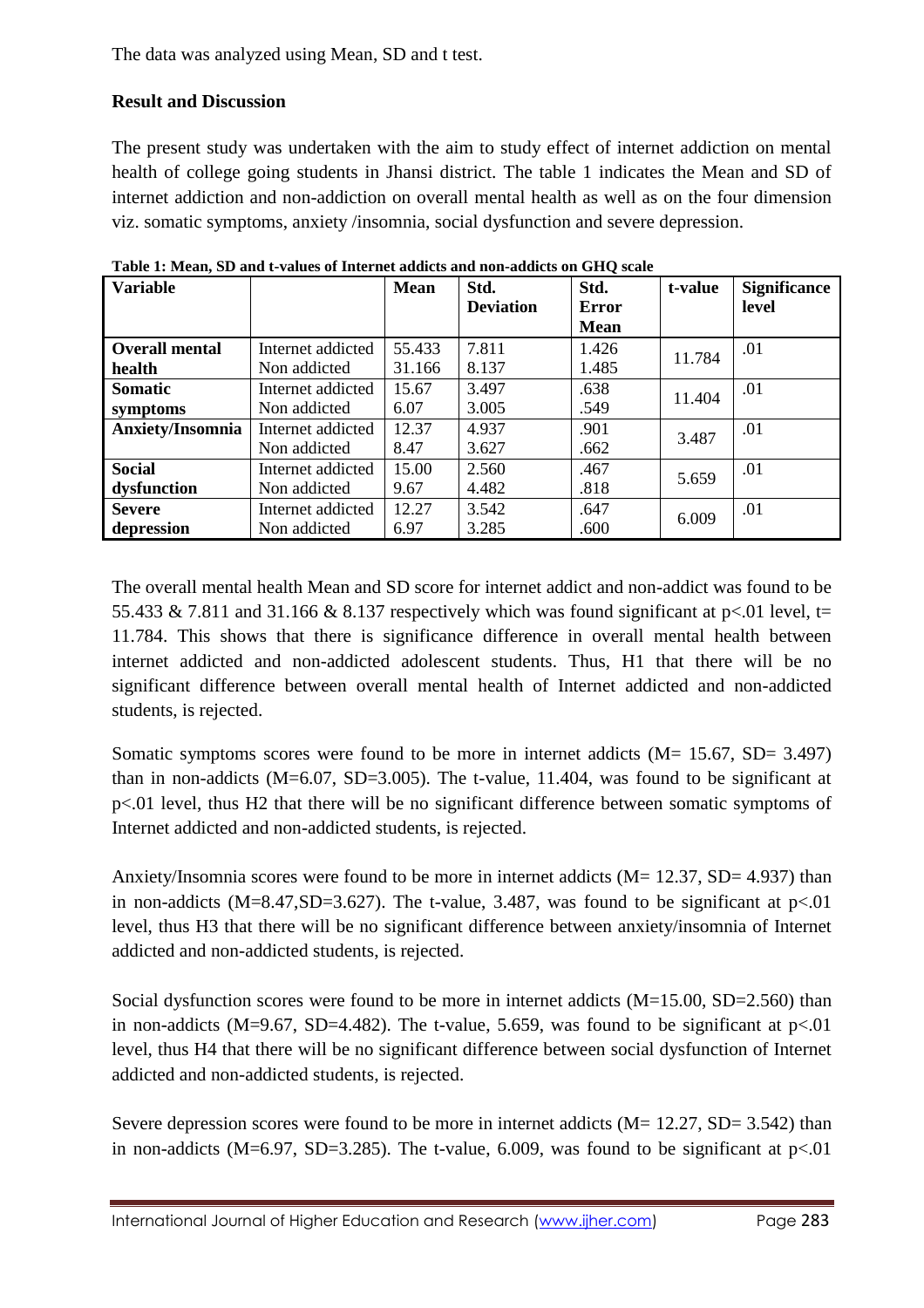level, thus H5 that there will be no significant difference between severe depression of Internet addicted and non-addicted students, is rejected.

The above results are in line with the previous study done by Jahanian & Seifury (2013); Dutta (2016); Awasthi & Verma (2017); and Bagdey et al. (2018), who found that there are significant difference in the different dimensions and overall mental health of internet addicted and internet non-addicted students. The findings of this study makes a concordance with the study by Yang and Tung (2004) where it was found out that the internet addict students manifested higher tolerance and withdrawal symptoms and were engaged in compulsive usage of internet. Also with study done by Cao and Su (2007) that revealed those adolescents with Internet addiction possess different psychological features as compared to those who use internet for lesser time.

## **Conclusion**

The study clearly reveals the adverse effects of internet addiction on mental health. Excess of anything is bad. Much like any other potentially addictive activity, it's important to do things in moderation. Therefore, it is very important to regulate the internet usage time especially for young adults and adolescents who are more susceptible to addiction. Society should be made more aware of the ill effects of internet, joined effort should be made by everybody. Those who are facing severe addiction should seek professional and expert help. While avoiding the Internet completely is very difficult in today's world, it's important to understand that going online should never replace the kind of social interaction that we all need to be fully human. In the end there has to be a line drawn when it comes to accessing internet and using social media. The need of the hour is to switch off the "virtual life" and focus more on the "real life".

## **References**

Awasthi, P.K., & Verma, S. (2017). Role of Internet Addiction in Mental Health Problems of College Students. *Psychology and Behaviour Science International Journal*, 2(4). DIO: 10.19080/PBSIJ.2017.02.555591

Bagdey, P., Adikane, H., Narlawar, U., Dhage, D., Surwase, K., & Kaware, A. (2018). A cross sectional study of prevalence of internet addiction and its association with mental health among college going students in Nagpur city. *International Journal of Community Medicine and Public Health*, 5, 1658-65.

Cao, F., & Su, L. (2007). Internet addiction among Chinese adolescents: prevalence and psychological features. *Child Care Health Dev,* 33(3), 275-281.

Dutta, A.N. (2016). A Comparative Study of Mental Health of Internet Addicted and Non-Addicted Adolescent Students. *The International Journal of Indian Psychology,* 4(1). DIO: 18.01.017/20160476

Griffiths, M. (1998). Internet addiction: Does it really exist? In: Gackenbach J (Ed.), Psychology and the Internet: Intrapersonal, interpersonal, and transpersonal implications. San Diego: Academic Press; 1998:61-7.